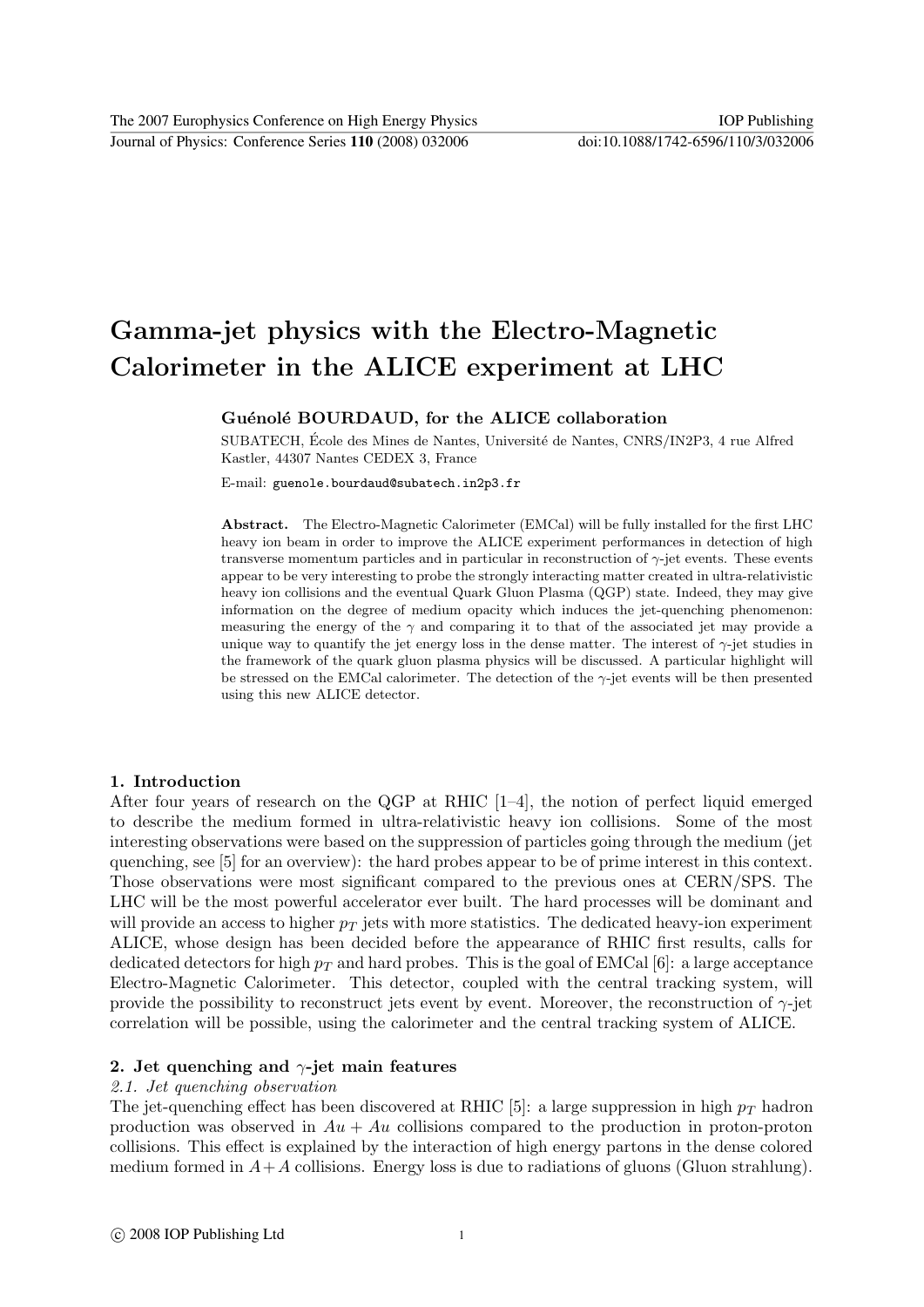| The 2007 Europhysics Conference on High Energy Physics  | <b>IOP</b> Publishing              |
|---------------------------------------------------------|------------------------------------|
| Journal of Physics: Conference Series 110 (2008) 032006 | doi:10.1088/1742-6596/110/3/032006 |

The distribution of the energy in the jet is modified: a depletion of the yield of high energy particles and an increase of number of the low energy particles is expected in the final jet, by comparing heavy ion to proton-proton collisions. A proper observation of such a phenomenon needs to reconstruct the full jet event by events, to estimate the jet energy, and its particle composition. For such a measurement, ALICE presents noticeable assets.

## 2.2. Gamma-jet reconstruction at LHC energies

ALICE will allow the reconstruction of the full jet event by event. Its central tracking system allows the reconstruction of particles with an energy 0.1 GeV/c  $p_T < 100$  GeV/c. The TPC (Time Projection Chamber) has a high geometrical acceptance  $(\Delta \eta = \pm 0.9; \Delta \phi = 360^{\circ})$  and provides particle identification capabilities at relatively high  $p<sub>T</sub>$ . ALICE will be completed by EMCal [6], a large acceptance Electro-Magnetic Calorimeter  $(\Delta \eta = \pm 0.7; \Delta \phi = 110^{\circ})$  with an energy resolution of  $\sigma_E/E \simeq 15\%/\sqrt{E}$ . It gives the possibility to reconstruct neutral mesons and photons. Even with this experimental system, observing the modification of the energy distribution in the jet is a challenge. The global jet energy cannot be obtained by summing the energy of all the detected particles in the jet, a part of the energy is not deposited in the detectors (like neutrons). An alternative solution is to use the rare  $\gamma$ -jet events ( $\gamma$ -jets). The parton hadronizes in a jet which will be detected and reconstructed. The  $\gamma$  detected almost back to back gives directly the energy of the initial jet, and then a satisfying study of the quenching effect on the fragmentation is possible. The production rate of  $\gamma$ -jet events at LHC, with the photon in the EMCal acceptance and an energy higher than 30 GeV, will be about 10000 events by years [7]. The number of jet-jet events (two partons emitted back to back in the center of mass coordinate, giving two jets) is three order of magnitude higher. So they will be an important part of the background in the  $\gamma$ -jet study. The background from heavy ions collisions will also present a challenge. In order to avoid a maximum of background photons in the  $\gamma$ selection, the  $\gamma$  candidates must have an energy higher than 30 GeV.

## 2.3. Fragmentation function

The fragmentation function is the event distribution as a function of x, defined as  $x =$  $p_T(\text{particle})/p_T(\text{jet})$  for each particle in the jet. A modification of this function is expected if the fragmentation occurs in a dense, hot and colored medium: a depletion of high  $p_T$  particles (high  $x$  values) is expected due to interaction of the scattered partons in the medium. This energy loss is due to the gluon strahlung, so the radiated gluons will enhance the number of low  $p_T$  particles (low x values) in the jet. The redistribution of the jet energy modifies the fragmentation function, and to observe easily this change, the hump-backed plateau (HBP) distribution [8] is used, being the distribution of  $\xi$  defined as:  $\xi = \ln(1/x)$ . The fragmentation functions and the HBP distributions are presented in figure 1, where a modification of energy distribution due to the quenching effect is observed.

## 2.4.  $\gamma$ -jet reconstruction

An algorithm has been developed to perform the  $\gamma$  jet reconstruction in AliRoot Framework [9]. The procedure is the following:

- Detection of the  $\gamma$  in EMCal: the particle must have a PID value larger than 0.6. The PID is a criterion for  $\gamma$  discrimination deduced from a shower shape analysis [10] and a Bayesian method  $[11]$ ;
- Selection of the  $\gamma$  with an energy higher than 30 GeV to avoid most of the photons from the background (decay, thermal...);
- Selection of the  $\gamma$  with an isolation cut method;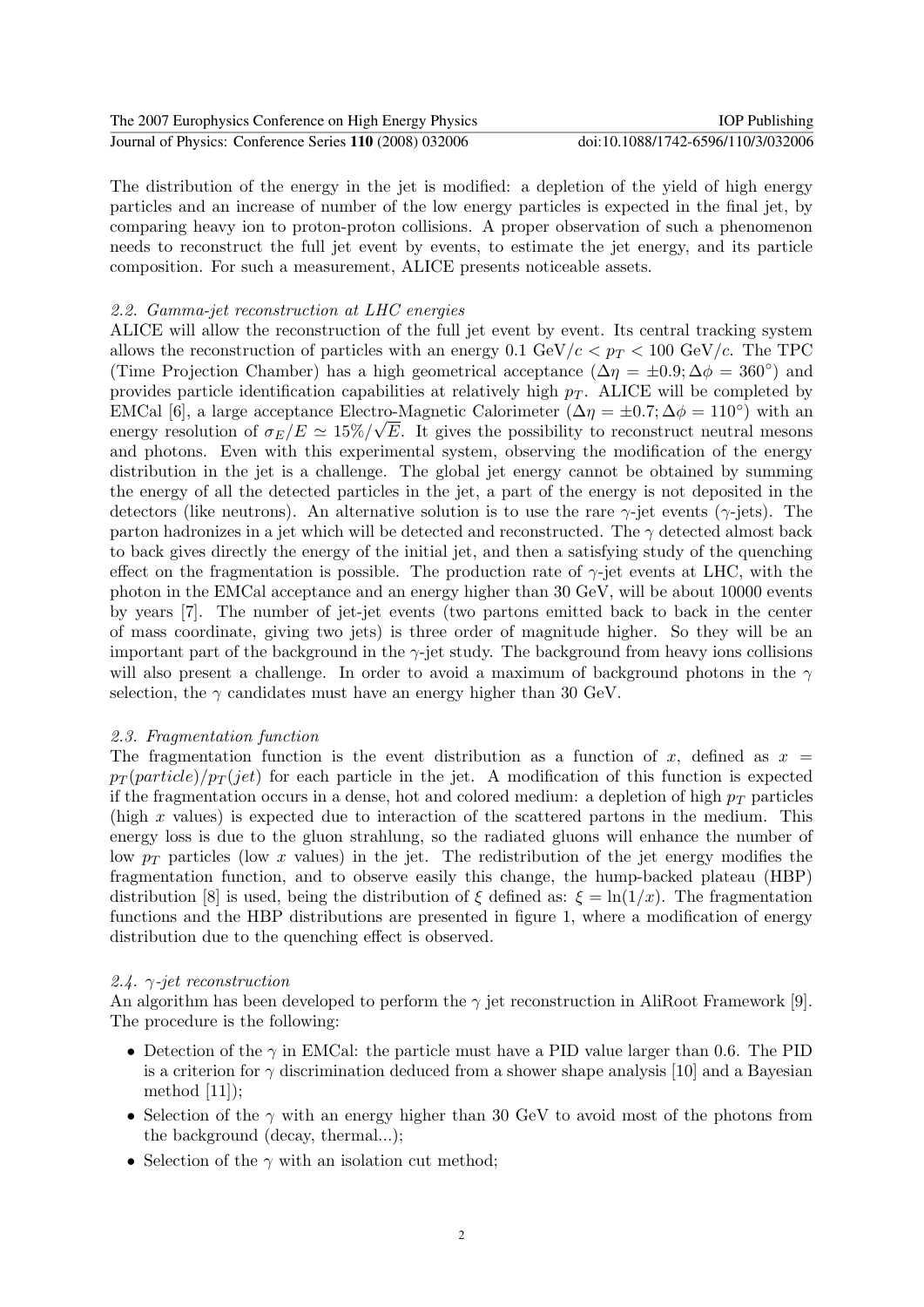| The 2007 Europhysics Conference on High Energy Physics  | <b>IOP</b> Publishing              |
|---------------------------------------------------------|------------------------------------|
| Journal of Physics: Conference Series 110 (2008) 032006 | doi:10.1088/1742-6596/110/3/032006 |

- Detection of the back-to-back leading particle of the jet, i.e., the particle that carries most of the jet energy. The jet is emitted back to back in the rapidity angle, and the azimuthal angle has a selection range about 0.1 radian; Selection of the leading particle with an energy higher than 10 % of the  $\gamma$  energy to avoid fake jet reconstruction;
- Jet cone algorithm: a cone of a determined radius is opened around the leading particle. The jet axis is computed iteratively by considering the barycenter of the particles energy;
- The jet energy is compared to the  $\gamma$  energy and the following condition must be fulfilled:  $0.2 \times E_{\gamma} < E_{jet} < E_{\gamma}$ ;

If all the conditions are verified, the  $\gamma$ -jet is accepted and used to obtain the fragmentation function and the HBP distribution.

### 3. Testing the hump-backed plateau with simulated data

To reconstruct the HBP distribution, three samples of 10000 events of 30 GeV  $\gamma$ -jets have been used, with a full GEANT [12] simulation, using the AliRoot framework:

- A first sample is composed of events generated in proton-proton collisions at 14 TeV, within the AliRoot Framework, using PYTHIA [13], forcing the  $\gamma$ -jet production. No quenching is considered. This sample is representative of the jet topology independently of the available energy of the collision.
- A second sample was generated with the same parameters, but the events are quenched with PYQUEN [14] whose parameters and initial conditions are selected according to an estimation for LHC heavy ion energies ( $\Gamma_0 = 0.1$  fm/c;  $T_0 = 1$  GeV/c – corresponding to a value of  $\hat{q}$  about 30 GeV<sup>2</sup>/fm).
- A last sample, which is a merging of the second sample simulation (quenched), with a background from heavy ion collisions, obtained with HIJING [15] computations for most central collisions.

The reconstruction efficiency is about 71 % of  $\gamma$  particles found. If the  $\gamma$  is detected, 72 % of the jets are detected and correctly reconstructed.

Figure 1 shows the simulated fragmentation function and the associated deduced HBP distribution for the three samples of events. In the comparison between unquenched and quenched events without background, a modification of the HBP is observed: the depletion at high  $p_T$  particles is seen for  $\xi < 2$ . The increase at low energy is not yet correctly determined and visible due to the errors induced by energy and position reconstructions.

For the sample incorporating the background contaminations, the HBP distribution is totally dominated at  $\xi > 2.5$  by the contributions of the low energy particles produced in the heavy ion collisions. The ratio signal/background is about  $1\%$  in this region. A background subtraction is needed: the actual solution is to compute a "background hump-backed plateau" collecting particles outside the jet, in an area with the same surface as the jet area, and to subtract it from the "in cone" HBP. The study of this method is in progress and needs more investigation and tests.

#### 4. Summary

The large Electro-Magnetic Calorimeter (EMCal) will improve direct photon and jet detection capabilities of ALICE. This complement is of keen interest in the study of the Quark & Gluons Plasma, notably in the understanding of the jet quenching effect. In this context  $\gamma$ jet investigation will give access to the characteristics of the redistribution of jet energy. The key words are the fragmentation function and the HBP distribution. They will serve to observe the depletion of high energy particles in the jet composition and correlatively an enhancement of